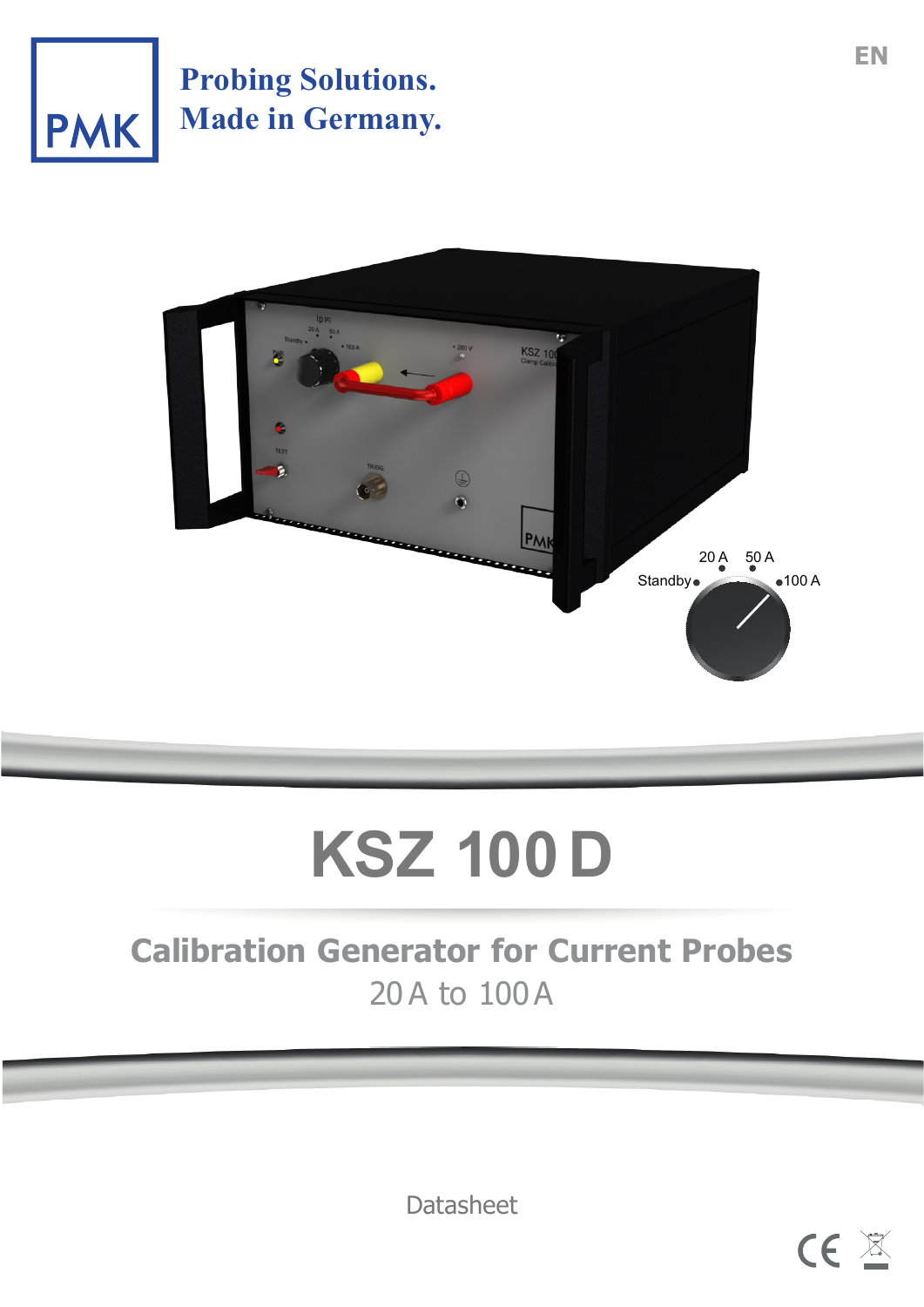#### **About the Probe Calibration Generator**

The calibration generator KSZ 100D generates rectangular pulses of 20A to 100A with a pulse duration of 1 ms, or 0.5 ms at 100A. The pulse current flows through a demountable current bar on the front panel. Current clamps and converters are contacted to this bar. Output current, pulse width and pulse period can be configured via remote control.

The device is used for HF and DC control of current clamps and current transformers and due to the accuracy of its signals for calibration. Both calibration processes can be performed in one step only. Remote control via USB or GPIB is possible.

#### **Specifications**

|                                          | <b>KSZ100D</b>                                |  |  |
|------------------------------------------|-----------------------------------------------|--|--|
| Order number                             | 894-010-D00                                   |  |  |
| <b>Electrical Specifications</b>         |                                               |  |  |
| Current pulse (square wave) <sup>1</sup> | $20A - 100A$                                  |  |  |
| Accuracy                                 | $±2\%$                                        |  |  |
| Pulse width <sup>1</sup>                 | 1ms (20A, 50A), 0,5ms (100A), 10 µs - 2000 µs |  |  |
| Repetition frequency <sup>1</sup>        | $500ms - 5s$                                  |  |  |
| Droop rate                               | $1\%$ / ms                                    |  |  |
| Rise time (current dependent)            | $15ns - 80ns$                                 |  |  |
| Overshoot                                | $< 2\%$                                       |  |  |
| Trigger output (low active)              | 15 Vpeak                                      |  |  |
| Trigger pulse width                      | $100 \,\mu s$                                 |  |  |
| <b>Mains voltage</b>                     | 100 V - 240 V AC, 50 Hz - 60 Hz               |  |  |

| <b>Mechanical Specifications</b>     |                          |  |  |
|--------------------------------------|--------------------------|--|--|
| Weight                               | 5500g                    |  |  |
| Dimensions (W $\times$ H $\times$ D) | 235 mm x 140 mm x 375 mm |  |  |

| <b>Environmental Specifications</b> |               |                                                                                                       |  |  |
|-------------------------------------|---------------|-------------------------------------------------------------------------------------------------------|--|--|
| <b>Altitude</b>                     | operating     | up to $2000\,\mathrm{m}$                                                                              |  |  |
|                                     | non-operating | up to 15000 m                                                                                         |  |  |
| <b>Temperature Range</b>            | operating     | $0^{\circ}$ C to +55 $^{\circ}$ C                                                                     |  |  |
|                                     | non-operating | $-40\degree$ C to $+71\degree$ C                                                                      |  |  |
| <b>Maximum Relative Humidity</b>    | operating     | 80% relative humidity for temperatures up to +31 °C, decreasing linearly to 40% at<br>$+50^{\circ}$ C |  |  |
|                                     | non-operating |                                                                                                       |  |  |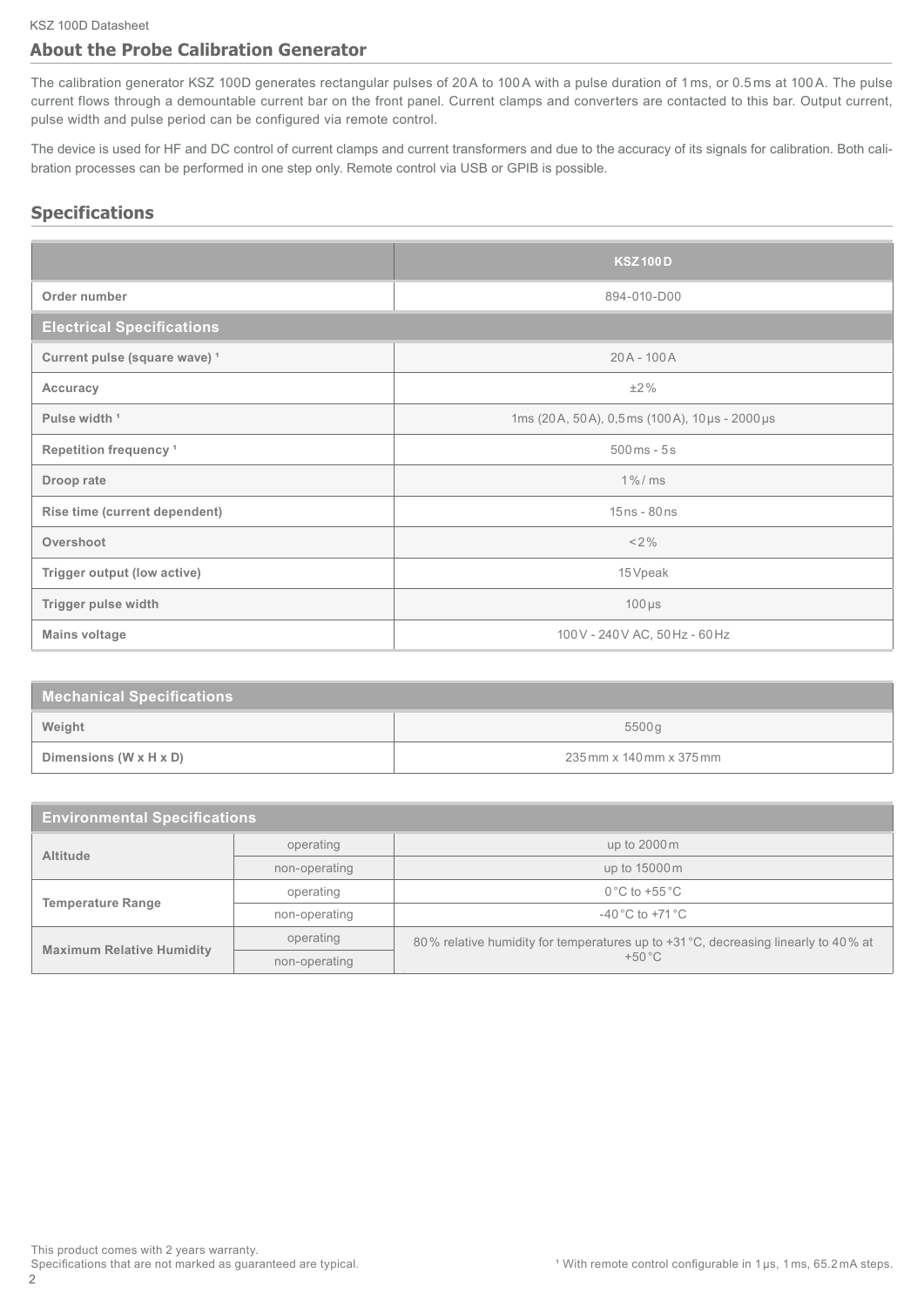#### **Functionality, Schematic**

#### **Functionality: Schematic KSZ 100D:**

The functionality of the KSZ100D results of the schematic.

The pulse current is generated from a ca-pacitor battery flowing through a precise non-inductive resistor R1 and a fast switching transistor. The value of the pulsed current is determined by the voltage U1 and the resistance R1. U1 is stabilized.

At the contact bar a clamp device can be connected.

Current transformers can be connected via power lead to the safety connectors.

Internally a resistor of 200 $\Omega$  is built into the outputs. It serves as short-circuit protection and is normally destroyed in case of a short circuit of the device. It must be replaced afterwards.

The ground connection of a probe or divider must be connected to the ground socket.

The charging voltage can be measured at the BNC socket with an digital voltmeter. The division ratio at the BNC socket is 1000:1. The output is buffered by an operational amplifier. The output current is maximum 10mA.



#### **User Interface**



- **1.** Rotary switch "Ip (A)" from 20A up to 100A
- **2.** "PULSE" trigger switch and indicator LED
- **3.** LED  $, 200V$ "
- **4.** Contact bar for current clamp or hall device
- **5.** Trigger output
- **6.** Earth ground

#### **Scope of Delivery**

| Item              | Qtv | <b>Item</b>                    | Qty |
|-------------------|-----|--------------------------------|-----|
| Generator         |     | <b>Instruction Manual</b>      |     |
| <b>Power Cord</b> |     | <b>Calibration Certificate</b> |     |

#### **Option for KSZ 100D**

| <b>Options</b>                                                                                                                                                          | <b>Order No.</b>  |
|-------------------------------------------------------------------------------------------------------------------------------------------------------------------------|-------------------|
| <b>Interlock</b>                                                                                                                                                        | <b>INTERL-KSZ</b> |
| Control cable (2 m) for connection to a closing con-<br>tact (protective cover). Connection to the device<br>via LEMO-Push-Pull connector on the back of the<br>device. | WHITE:            |